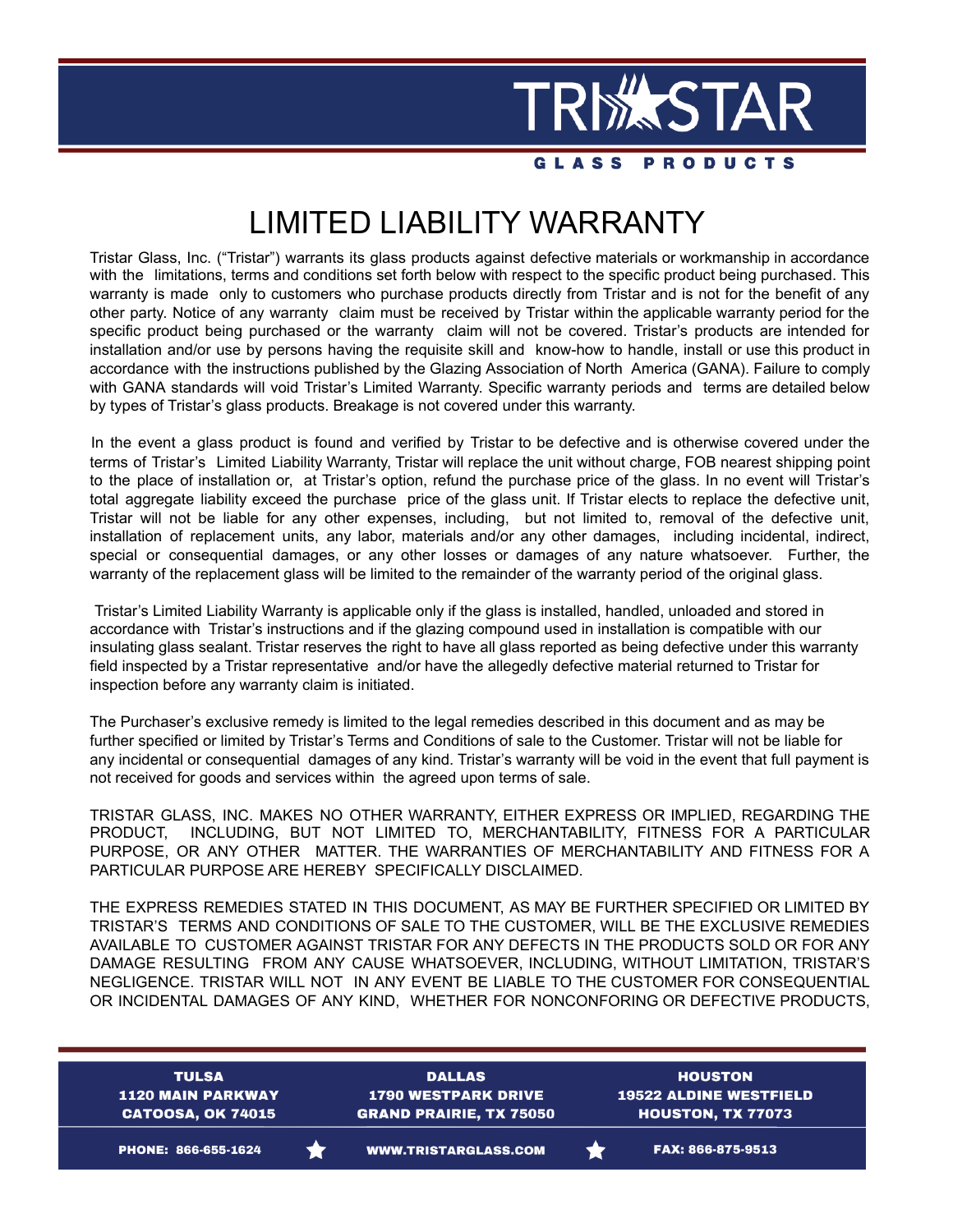

### **GLASS PRODUCTS**

BREACH OR REPUDIATION OF ANY AGREEMENT, NEGLIGENCE, OR FOR ANY OTHER REASON.

## **INSULATING GLASS UNIT**

Tristar warrants its insulating glass units for a period of ten (10) years from the date of unit manufacture or substantial completion of a commercial job where specific, but in any event not to exceed 11 years from the date of manufacture. Tristar warrants that under normal conditions, dust, film or moisture will not occur on the interior surface of the insulating glass unit.

#### **This insulating glass unit warranty shall be void under any of the following circumstances:**

- 1. Product failure due to improper usage or improper handling**,** loading, unloading or storage;
- 2. Unit cannot be glazed in a high moisture area, such as around swimming pools or hot tubs;
- 3. Unit must be vertically glazed no sloped-glazed application will be warranted without technical review and written approval;
- 4. Unit must be supported mechanically on all sides;
- 5. Glazing system must be weeped to prevent water accumulation in glazing cavity;
- 6. IG units having capillary tubes are covered under warranty when used in high altitude applications and properly installed according to Tristar's written procedures. Units ordered with capillary tubes must be stored to protect the tube end from exposure to moisture and the elements until the unit can be sealed. Tristar will not warrant any unit failure due to moisture prior to the sealing of the capillary tube;
- 7. All products must be installed in accordance with proper glazing techniques as outlined in The Glass Association of North America (GANA) Glazing Manual and Sealant manual, most current edition;
- 8. Any film applied to either the interior or exterior of an insulated unit will void the warranty;
- 9. No unit greater than 60 square feet will be warranted without technical review and written approval;
- 10. Any and all IG Units that possess a calculated center deflection that exceeds 1" [25mm].

## **LAMINATED GLASS**

Tristar warrants its laminated glass products for a period of five (5) years from the date of shipment. Tristar's warranty covers manufacturing defects resulting in edge separation and/or delamination which materially obstructs vision through the glass.

#### **This laminated glass warranty shall be void under any of the following circumstances:**

- 1. Product failure due to improper usage or improper handling, loading, unloading or storage;
- 2. Placement of any type of surface applied film;
- 3. If it is determined that the laminated glass is compromised by contact with incompatible glazing sealants, cleaners, or other damaging solvents or products;
- 4. If the laminated glass is installed into a system that does not include a weep system or some means to keep the glass from setting in water;
- 5. Tristar will only warrant exposed edge applications with the use of Kuraray's SentryGlas® ionoplast interlayer and EVA interlayers.